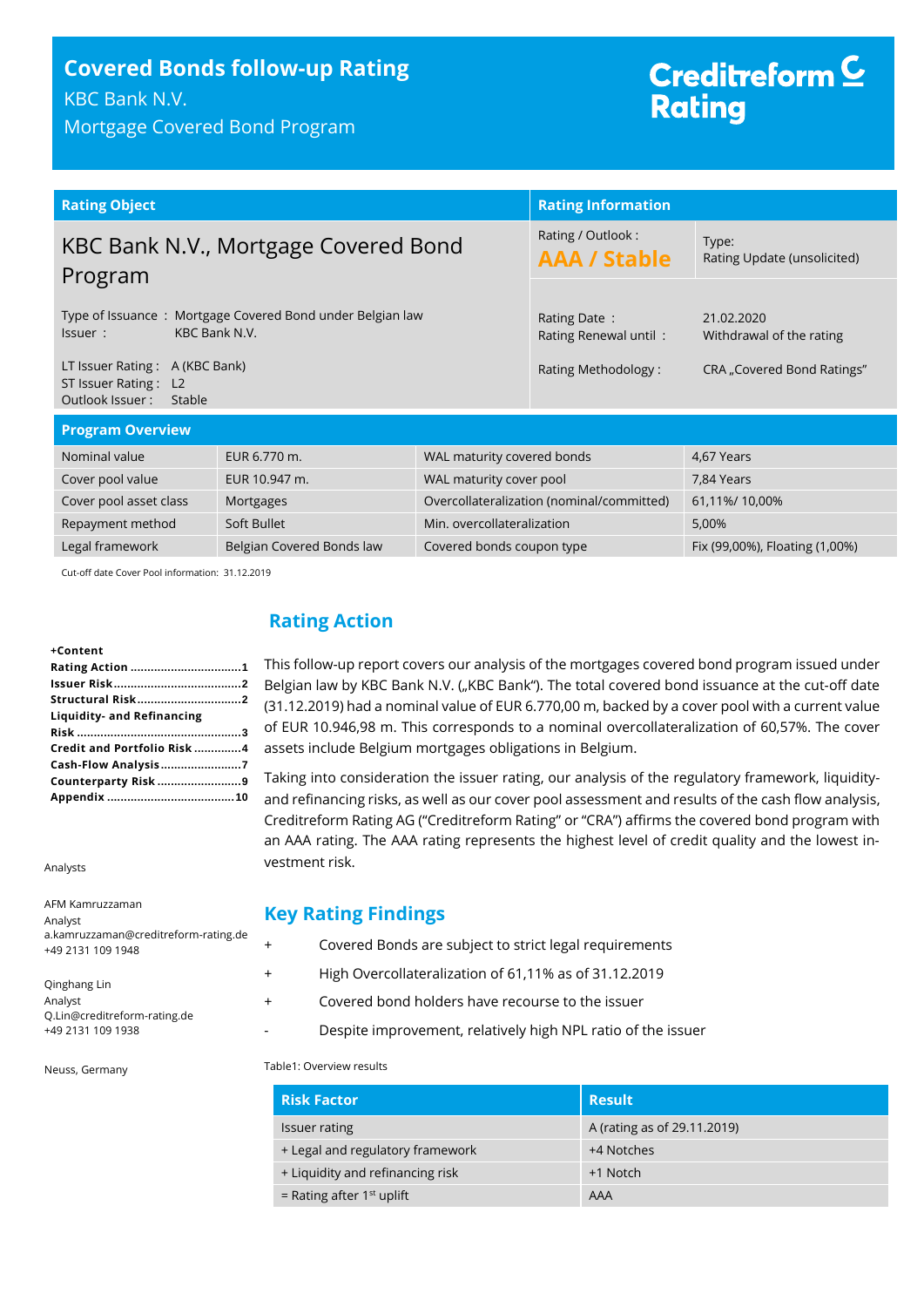| Cover pool & cash flow analysis          | AAA        |
|------------------------------------------|------------|
| $+2nd$ rating uplift                     | 3 Notches  |
| $\epsilon$ = Rating covered bond program | <b>AAA</b> |

## <span id="page-1-0"></span>**Issuer Risk**

**Issuer**

Our rating of KBC Bank covered bond program is reflected by our issuer rating opinion of KBC Group NV (Group) due to its group structure. CRA has affirmed the Long-term Issuer Rating of KBC Bank at 'A' in a Rating Update dated 29 November 2019. Responsible for this affirmation were primarily a result of its diversified business model and the stable performance in recent years despite having relatively high NPL ratio. For a more detailed overview of the issuer rating, please refer to the issuer rating report published on the webpage of Creditreform Rating AG.

## <span id="page-1-1"></span>**Structural Risk**

#### **Transaction structure**

Figure1: Overview of Covered Bond emission | Source: KBC Bank



#### **Legal and regulatory framework**

Belgium introduced the legal framework on covered bonds and their issuance by credit institutions to foster the mobilisation of claims in the financial sector ('Mobilisation Law') on 8/3/2012, which was later incorporated in the Belgian 'Banking law' of 25/4/2014 on the status and supervision of credit institutions. Under this framework, any universal credit institution licensed by the National Bank of Belgium (NBB) is permitted to issue covered bonds, although these institutions need approval from the NBB as covered bonds.

The covered bondholders have direct recourse to the issuer and a preferential claim over the cover pool assets secured by its cover asset class. For mortgage covered bonds the cover assets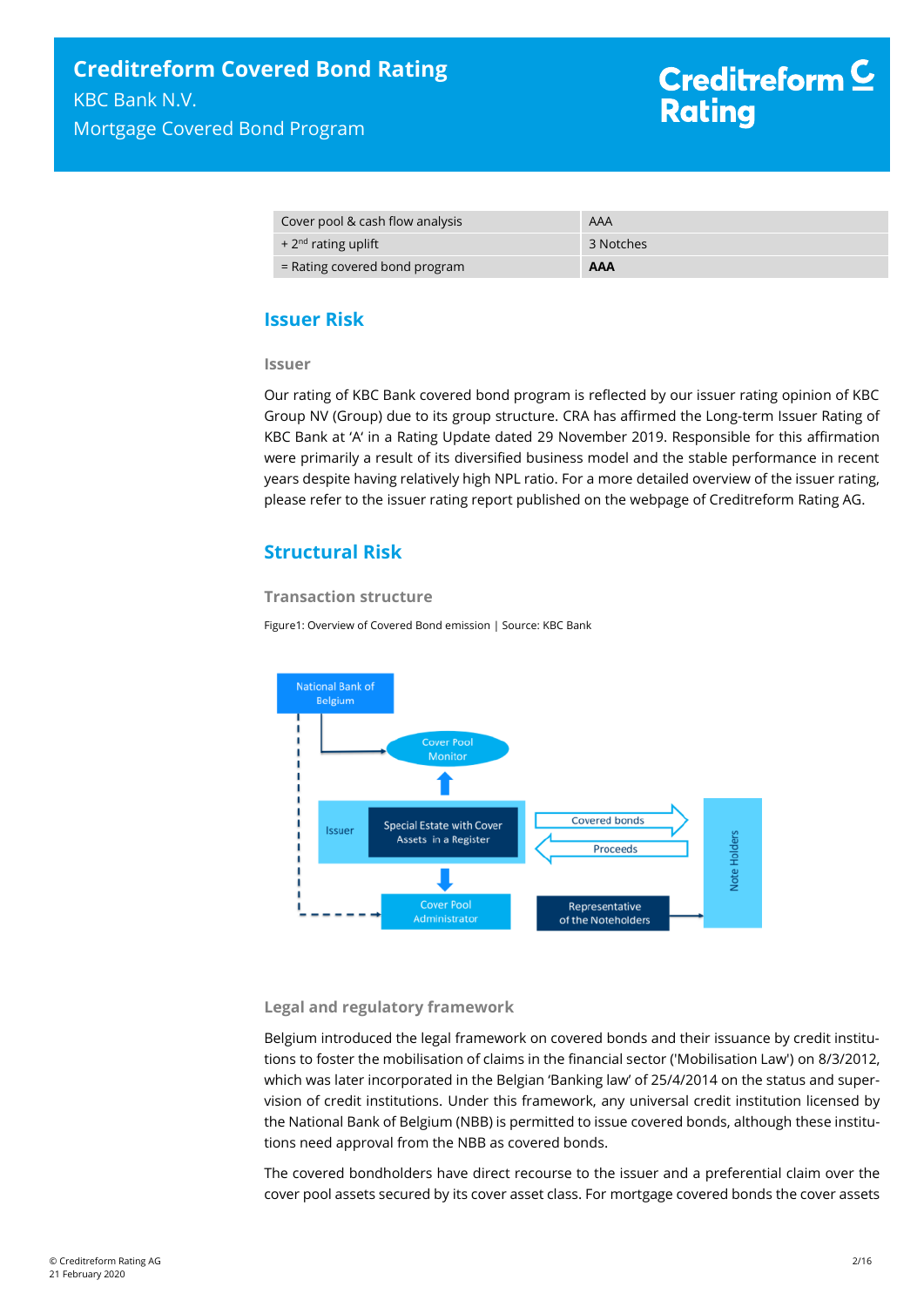comprise of mortgage assets confined to EEA countries. Mixed asset cover pools are possible but restricted by regulatory limits with respect to the composition.

The Belgian legal framework stipulates that for any covered bond program an external statutory cover pool monitor has to be nominated by the issuer after being accepted by the NBB. Furthermore, in case of issuer default, a special cover pool administrator that is approved by the NBB to manage the cover pool, guarantees the ongoing management of the cover pool.

In general, we consider the structural framework for covered bonds in Belgium as positive, as the framework defines clear rules to mitigate risks in particular regarding insolvency remoteness, investor's special claim vis-à-vis other creditors, among other provisions. Furthermore, it foresees clear defined asset eligibility criteria with soft LTV limits. On the other hand, Belgian legal framework does stipulate a special cover pool monitor independent from the issuer. Due to above reasons we have set a rating uplift of four (+4) notches for the regulatory and structural framework for covered bond programs in Belgium.

# <span id="page-2-0"></span>**Liquidity- and Refinancing Risk**

According to the legal framework, an overcollateralization (OC) test is required to ensure mandatory 5% minimum OC ratio on a nominal basis at any time, and the tests have to be executed and fulfilled on a daily basis. Furthermore, the Issuer is required a liquidity test to maintain a liquidity buffer to cover, for the next 180 days, all debt service outflows (interest and principal) and derivative transactions.

An amortization test has to be conducted to make sure that the cash flows from the cover assets suffice to wipe off any claims of covered bond holders and other involved counterparties. Furthermore, the underlying cover pool must be subjected to a daily static stress test to ensure the present value coverage, and that the OC is maintained in case of changes in interest rates and exchange rates. All required tests have to be executed and fulfilled on a daily basis, however, regular public reporting on market and liquidity risk is not requested.

In the event of the issuer's insolvency, the Belgian legal framework stipulates that the special administrator can sell assets of the cover pool or use them as a guarantee for liquidity operations if liquidity shortfalls are foreseeable.

The European Commission on April 2019 has also adopted the directive to provide for enhanced harmonisation of the EU covered bond market. Once fully implemented, the directive might have a potential impact on legal and regulatory framework on the issuer and the covered bonds of each EU member states.

In general, the Belgian Covered Bond legislation and the stipulated risk management processes for liquidity risks constitute a comparatively adequate framework by which they can be effectively reduced. However, Refinancing risks, cannot be structurally completely reduced under the soft bullet repayment structures, which can only be cushioned by sufficiently high OC or other liquid funds. Nevertheless, we assess the overall legal provisions on liquidity management for covered bonds programs issued in Belgium and set a rating uplift of only one (+1) notch.

For a more comprehensive overview of the regulatory framework for covered bond programs in Belgium, please refer to our initial rating reports of KBC Bank mortgage covered bonds published on February 2019.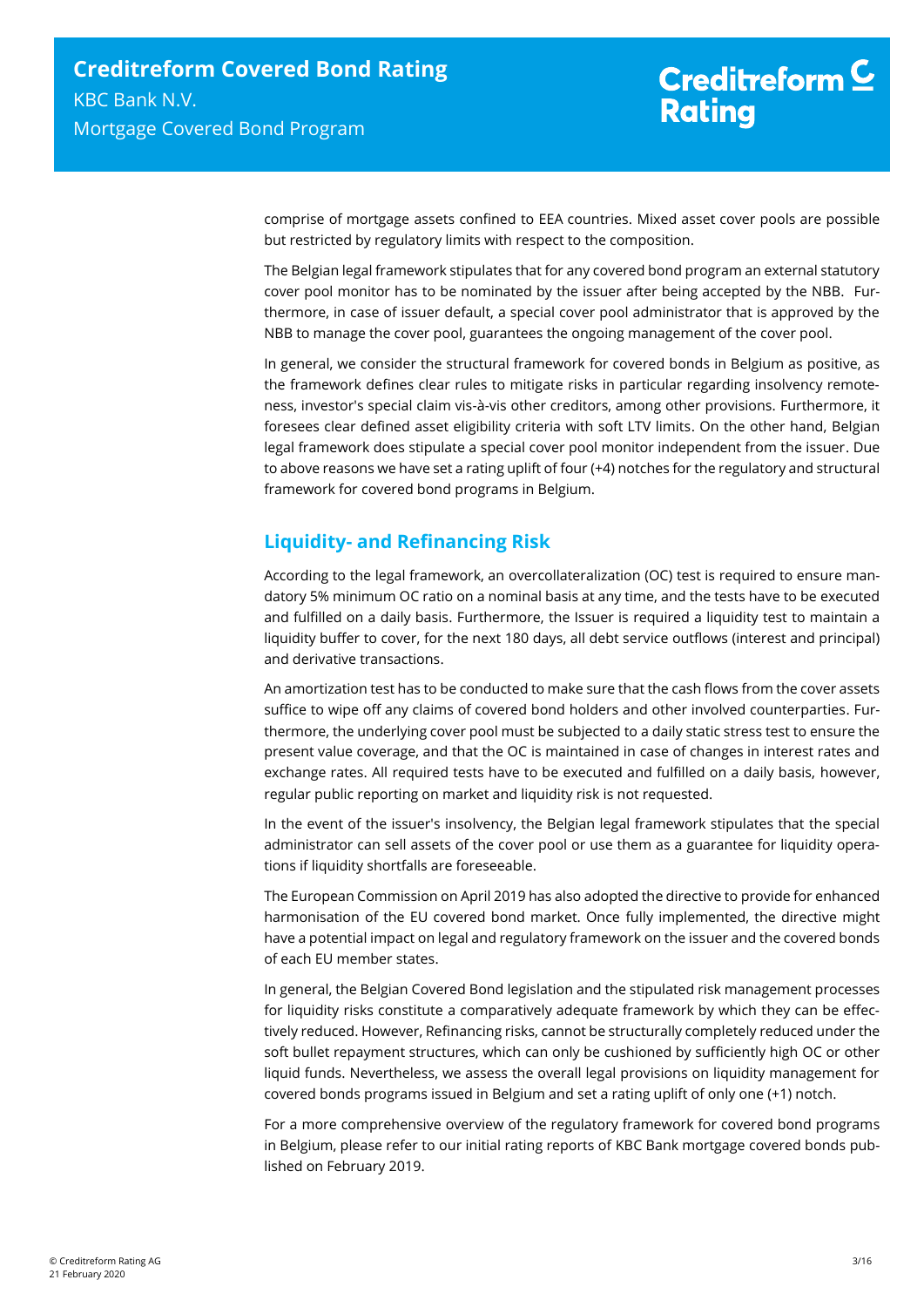# <span id="page-3-0"></span>**Credit and Portfolio Risk**

#### **Cover pool analysis**

The analysis of the cover pool is based on public information which has been made available by the Issuer, in particular the Harmonised Transparency Template ("HTT ") as per regulatory requirements. This information was sufficient according to CRA´s rating methodology "Covered Bond Ratings".

At the cut-off-date 31.12.2019, the pool of cover assets consisted of 141.753 debt receivables, of which 100,00% are domiciled in Belgium. The total cover pool volume amounted to EUR 10.946,98 m in residential (100,00%), commercial (0,00%) and others (0,00%) loans.

The residential cover pool consists of 141.753 mortgage loans having an unindexed weighted average LTV of 60,30% . The non-residential cover pool does not have any mortgage loans. The ten largest debtors of the portfolio total to 0,00%. [Table 2](#page-3-1) displays additional characteristics of the cover pool:

<span id="page-3-1"></span>Table 2: Cover pool characteristics | Source: KBC Bank

|                              | <b>Characteristics</b>            | <b>Value</b>  |
|------------------------------|-----------------------------------|---------------|
|                              | Cover assets                      | EUR 10.947 m. |
|                              | Covered bonds outstanding         | EUR 6.770 m.  |
|                              | Substitute assets                 | EUR 81,06 m.  |
|                              | Cover pool composition            |               |
|                              | <b>Mortgages</b>                  | 98,89%        |
|                              | Substitute assets                 | 0,74%         |
|                              | Other / Derivative                | 0,00%         |
|                              | Number of debtors                 | <b>NA</b>     |
|                              | Mortgages Composition             |               |
|                              | <b>Residential</b>                | 100,00%       |
|                              | Commercial                        | 0,00%         |
|                              | Other                             | 0,00%         |
|                              | Average asset value (Residential) | EUR 107.89 k. |
|                              | Average asset value (Commercial)  | <b>NA</b>     |
|                              | Non-performing loans              | <b>NA</b>     |
|                              | 10 biggest debtors                | 0,00%         |
| WA seasoning                 |                                   | 61 Months     |
| WA maturity cover pool (WAL) |                                   | 7,84 Years    |
|                              | WA maturity covered bonds (WAL)   | 4,67 Years    |

We have listed an extended view of the composition of the cover pool in the appendix section "Cover pool details". The following chart displays the maturity profile of the cover assets at the cut-off date 31.12.2019 (see [figure 2\)](#page-4-0):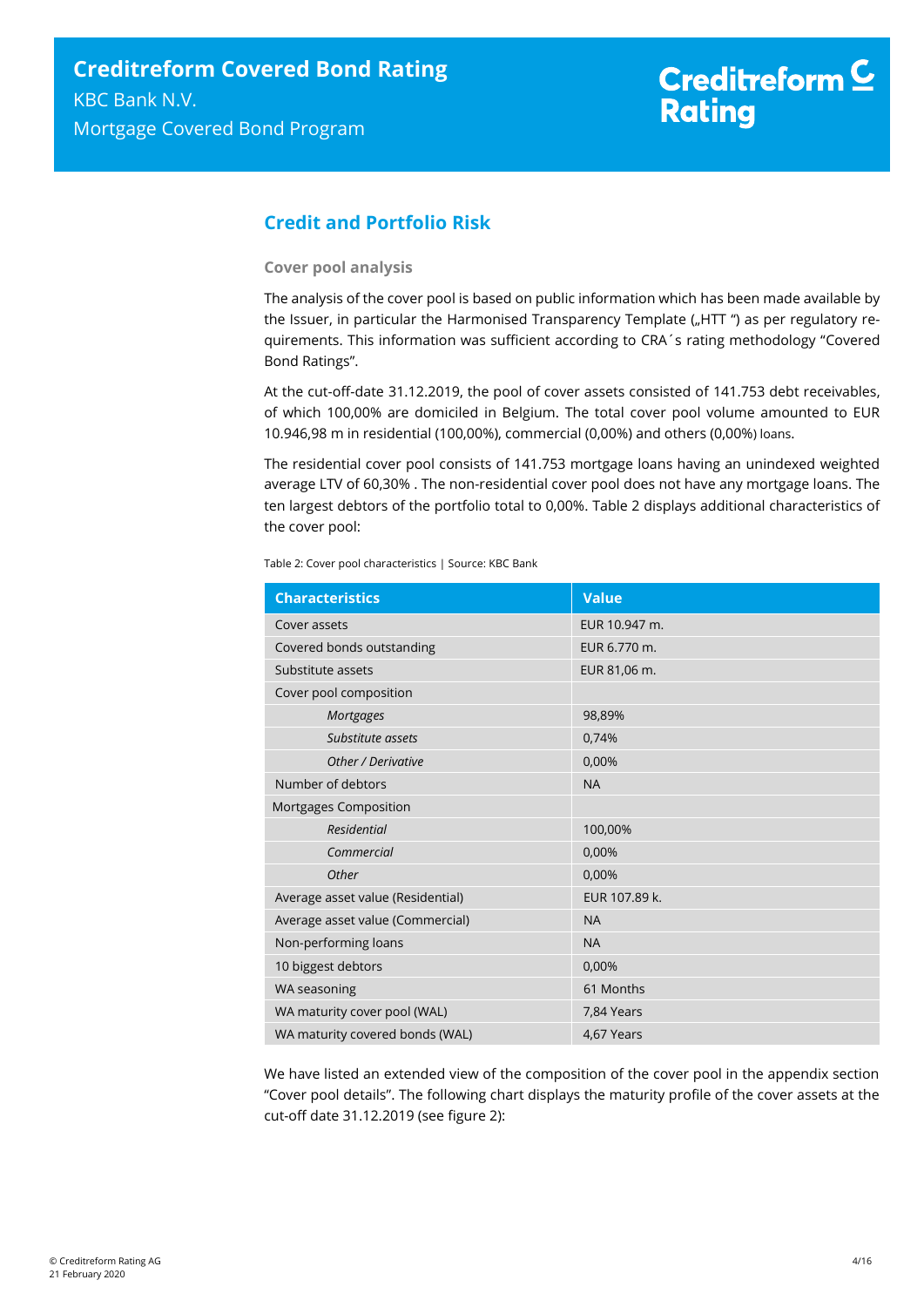

<span id="page-4-0"></span>Figure 2: Distribution by remaining time to maturity I Source: KBC Bank

#### **Maturity profile**

The following charts present the cash flow profile of the Issuer (see [figure 3](#page-4-1) an[d figure 4\)](#page-4-2):

<span id="page-4-1"></span>

<span id="page-4-2"></span>



During its cash flow modelling, CRA has taken into consideration the maturity structure of cover assets and liabilities. This structure was an integral part of the cash flow analysis.

#### **Interest rate and currency risk**

In order to reduce the exposure to the interest rate and currency risks, derivative contracts can be used to hedge these risks. Furthermore, the Belgian Covered Bond Law stipulates that any liquidity needs within the next six months have to be covered by liquid cover assets. Currency risk, on the other hand, is also limited for this program as 100,00% of the cover pool assets and 100,00% of the cover bonds are denominated mainly in euro. Nevertheless, we have applied interest rate stresses on the cash flows for each rating level according to our methodology.

Table 3: Program distribution by currency | Source: KBC Bank

| <b>Currency</b> | <b>Volume</b> | Share $(\%)$ |
|-----------------|---------------|--------------|
| Cover Pool      |               |              |
| <b>EUR</b>      | 10.947 m.     | 100,00%      |
| Covered Bond    |               |              |
| <b>EUR</b>      | $6.770$ m.    | 100,00%      |

Bond Nominal Cover Pool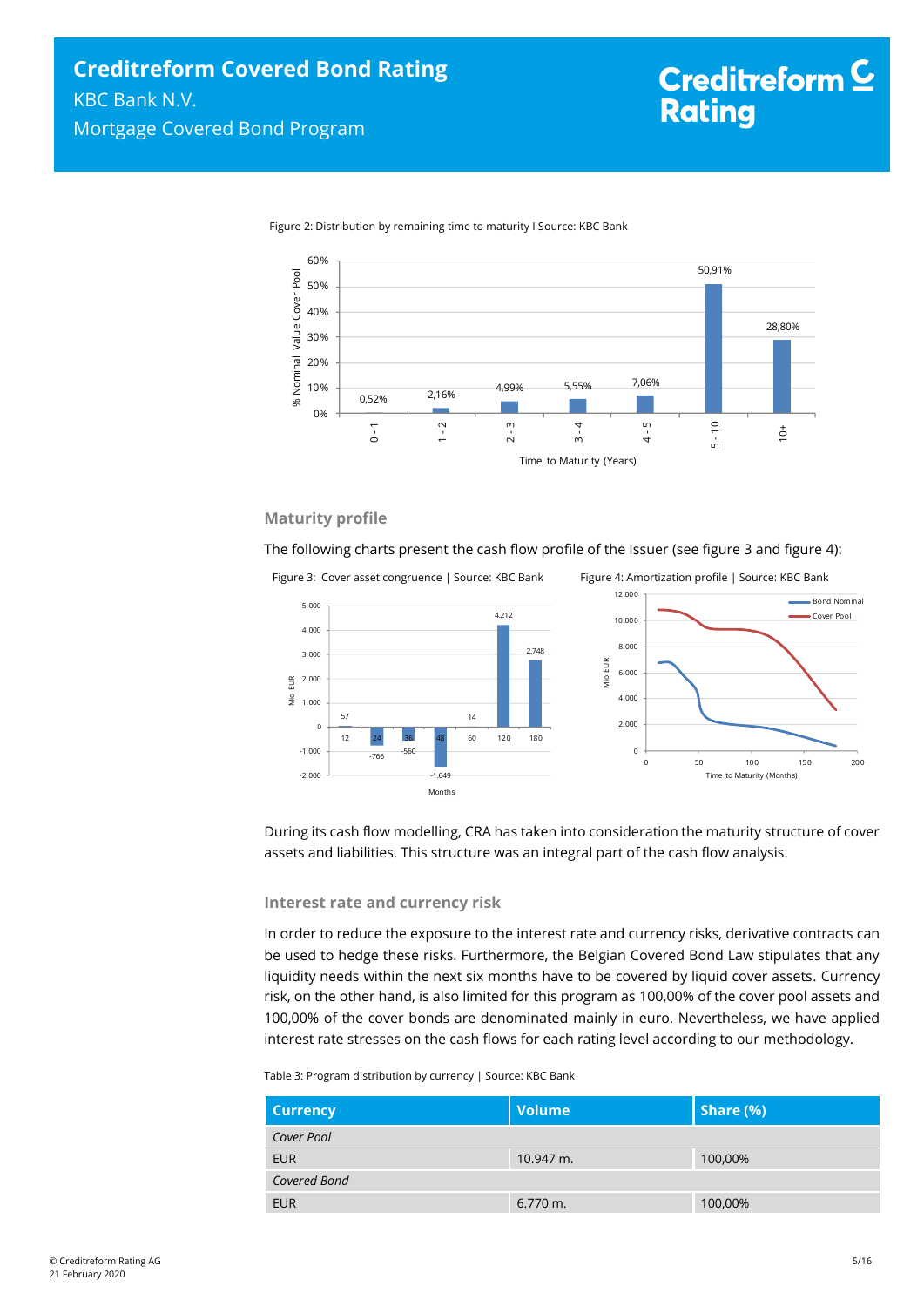

#### Figure 5 shows the types of interest rate used in this program

Figure 5: Type of interest rate | Source: KBC Bank

#### **Credit Risk**

The credit risk assessment for Mortgage Covered Bond have been determined in accordance with CRA rating methodology for Covered Bonds by means of historical data and particular parameters from the Covered Bonds.

Due to the high granularity of mortgage pools we have characterized these portfolios as big enough and with a homogeneous composition i.e. ("Large Homogeneous Portfolio", LHP). Furthermore, under that premise we have assumed that it is possible to derive a loss distribution. CRA has used the issuer's historical NPL ratios to derivate a conservative default rate proxy for the approximation through the LHP distribution. On the other hand, for the assessment in public sector assets, due to insufficient information, CRA has assumed that such assets are in default i.e. approx. 0,36% of the covered pools value. Summarizing, it has been assumed for KBC Bank a combined expected default rate of 2,11% for the LHP. Furthermore, CRA has considered a 15,00% correlation to define the LHP distribution. [Table 4](#page-5-0) disclosed the expected default rate for each relevant rating level.

In order to derive recovery and loss-severity base case assumption, CRA has used historical data from mortgage price indexes. To determine loan-level recovery assumptions the resulting stressed recoveries assumptions were compared with the portfolio's existing loan-to-value ratios (LTVs).

Based on the default rates and taking into account the recovery assumptions, the following loss assumptions were determined for the current cover pool (se[e Table 4\)](#page-5-0)

| <b>Rating</b> | <b>Default Rate (%)</b> | <b>Recoveries (%)</b> | <b>Expected Loss (%)</b> |
|---------------|-------------------------|-----------------------|--------------------------|
| <b>AAA</b>    | 46,09%                  | 73,35%                | 12,28%                   |
| $AA+$         | 42.97%                  | 74.79%                | 10.84%                   |
| AA            | 37,99%                  | 77.00%                | 8.74%                    |
| $AA-$         | 33,71%                  | 78,85%                | 7,13%                    |

<span id="page-5-0"></span>Table 4: Cover Pool Base case assumptions | Source: CRA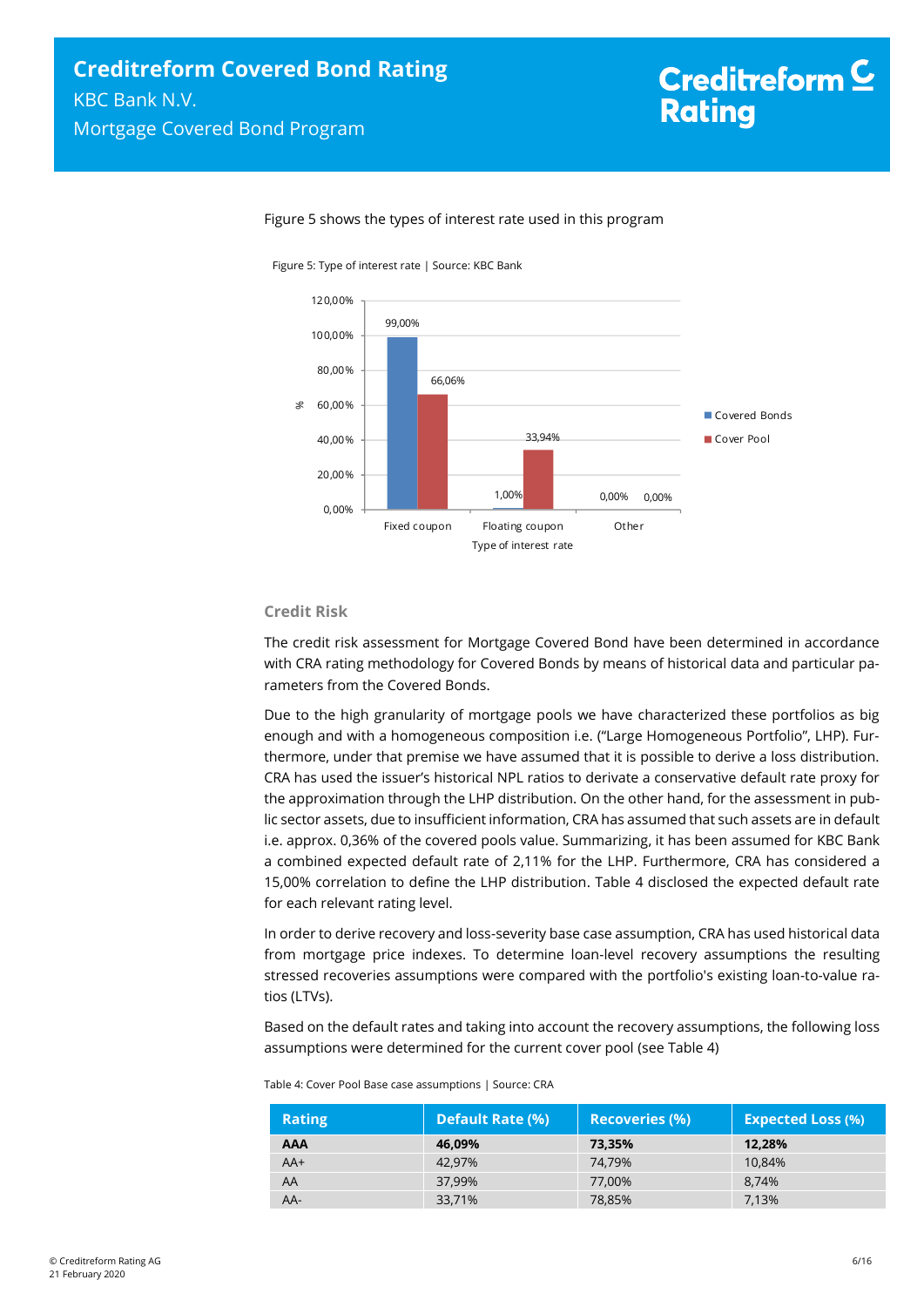| 31,98% | 79,64% | 6,51% |
|--------|--------|-------|
| 31,94% | 79,67% | 6.49% |
| 30,78% | 80,20% | 6,10% |

# <span id="page-6-0"></span>**Cash-Flow Analysis**

#### **Model Assumptions**

Based on public information and using the base case loss assumptions, we implement a scenario-based cash flow model. This model aims to test the ability of the structure to service all covered bonds according to their payment profile in diverse stress scenarios. The CRA cash flow analysis assumes that the Issuer has defaulted, i.e. all obligations will be met using cash flows from the cover pool assets only. We also assume that no additional assets will be added to the cover pool during the wind-down phase.

This program issues covered bonds with soft bullet maturity structure, i.e. a 12 months maturity extension upon the final legal maturity. This characteristic of the covered bonds has been taken into account during our cash-flow analysis.

The cash-flow analysis considers, among other factors, asset value haircuts ("asset-sale discount"), and the possible positive yield spread between covered assets and covered bonds ("yield spreads"). To derive the asset-sale discount, CRA assumes, based on secondary market data, a rating level haircut on the asset value. Furthermore, CRA, using available public information (i.e. issuer's annual accounts), has derived estimations for yield spreads (se[e table 5\)](#page-6-1):

| <b>Rating level</b> | <b>Asset-Sale Discount</b> | <b>Yield Spread</b> |
|---------------------|----------------------------|---------------------|
| <b>AAA</b>          | 66,67%                     | 2,40%               |
| $AA+$               | 61,27%                     | 2,42%               |
| AA                  | 57,79%                     | 2,44%               |
| $AA-$               | 54,47%                     | 2,45%               |
| $A+$                | 51,92%                     | 2,46%               |
| A                   | 49,83%                     | 2,47%               |
| $A -$               | 47,10%                     | 2,48%               |

<span id="page-6-1"></span>Table 5: Cash-Flow Model assumptions | Source: CRA

#### **Rating Scenarios**

In our cash flow model rating scenarios have been tested considering several central input parameters, such as:

- Portfolio composition (diversification, concentration, granularity)
- Probability of default of cover assets
- Correlations of cover assets and systematic risk factors
- Recoveries
- Maturity profile of covered bonds and cover assets (ALM)

Within an AAA rating scenario, the cash flow model showed that obligations can be paid fully and in a timely manner. Overall, the cash flow analysis revealed that the portfolio, given all used information as of 31.12.2019, may ensure the repayment of bonds' nominal capital notwithstanding the occurrence of the presented stressed scenarios.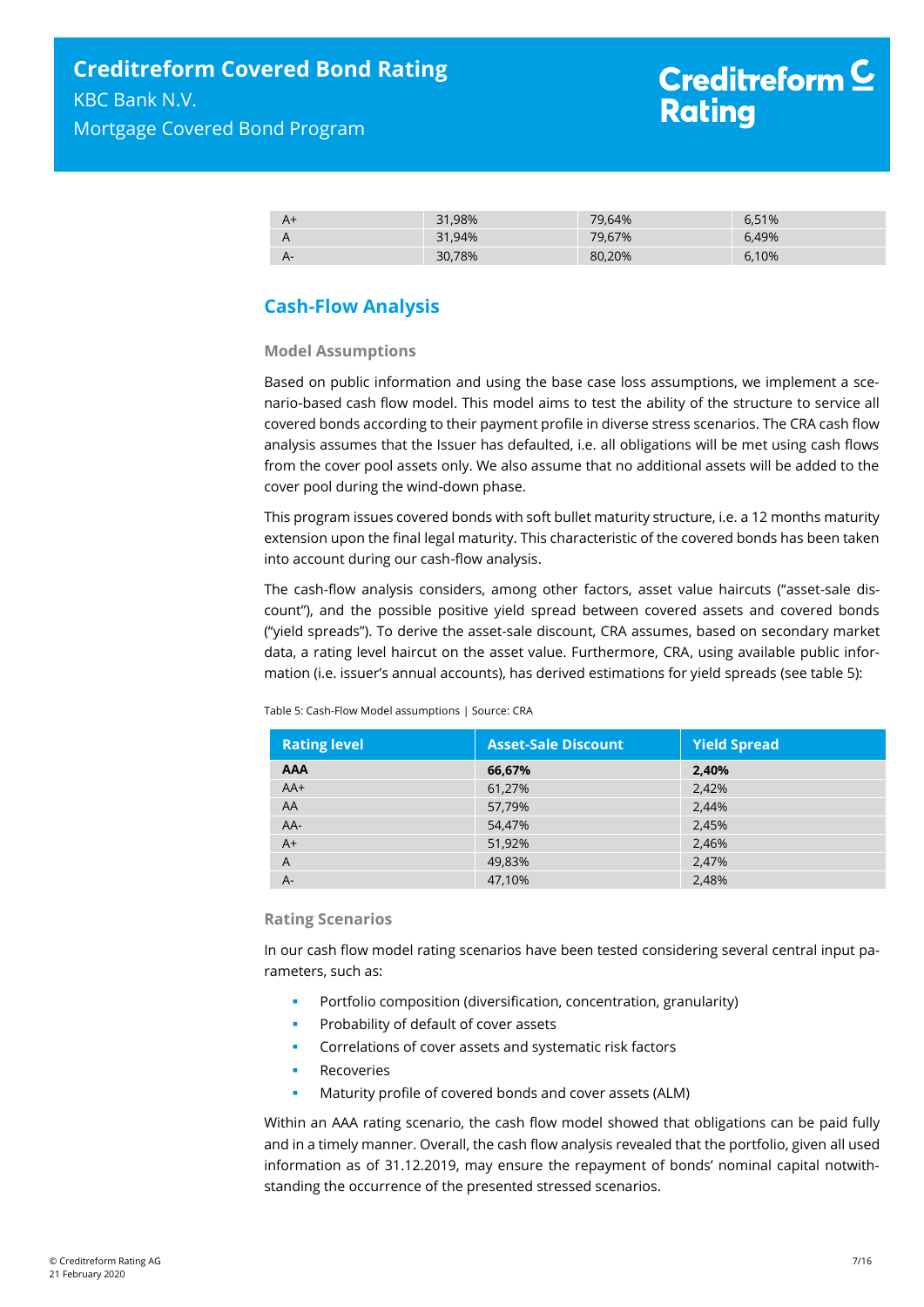#### **Overcollateralization Break-Even Analysis**

CRA also performed a break-even OC analysis taking into considerations the following drivers: ALM, Loss level, Interest rate spreads, foreign currency mismatches and Recoveries. Performing the break-even OC analysis, we took rating-level specific stressed outcomes into account. Based on these analyses, the maximum OC required for each relevant rating level during the whole period has been presented in [table 6.](#page-7-0)

<span id="page-7-0"></span>Table 6: Breakeven Analysis | Source: CRA

| <b>Rating Level</b> | <b>Break-Even OC</b> |
|---------------------|----------------------|
| <b>AAA</b>          | 33,16%               |
| $AA+$               | 29,04%               |
| AA                  | 25,07%               |
| AA-                 | 21,82%               |
| $A+$                | 20,03%               |
| $\overline{A}$      | 19,08%               |
| $A-1$               | 17,44%               |

#### **Sensitivity Analysis**

CRA also evaluates the sensitivity of the structure and program with respect to important input parameters. In particular, the following factors have been varied:

- Credit quality of cover assets
- Recoveries

The following table presents the rating impact of a decline in recoveries and an increase in the credit risk of single debtors. Starting from the best-case, which is represented by our base case assumptions, the analysis reveals the sensitivity of the rating with respect to recovery rates and credit risk. The worst-case scenario, in which we reduce recoveries by 50% and increase credit risk by 50%, the impact can be seen by a reduction in the implied rating by 3 notches upto AA- (se[e Table 7\)](#page-7-1):

<span id="page-7-1"></span>Table 7: Covered Bond Program Sensitivity: Credit Quality und Recovery Rates | Source: CRA

| Recovery<br><b>Defaults</b> | <b>Base Case</b> | $-25%$ | $-50%$ |
|-----------------------------|------------------|--------|--------|
| <b>Base Case</b>            | <b>AAA</b>       | AAA    | AAA    |
| $+25%$                      | AAA              | AAA    | AA     |
| $+50%$                      | AAA              | $AA+$  | AA-    |

In general, based on the presented cash flow analysis results, the rating of the cover pool within our covered bond program rating has been set at AAA. This ensures a possible uplift of three (+3) notches, however, the secondary rating uplift has been set at zero (0) notch as the maximum attainable rating for this program has already been achieved.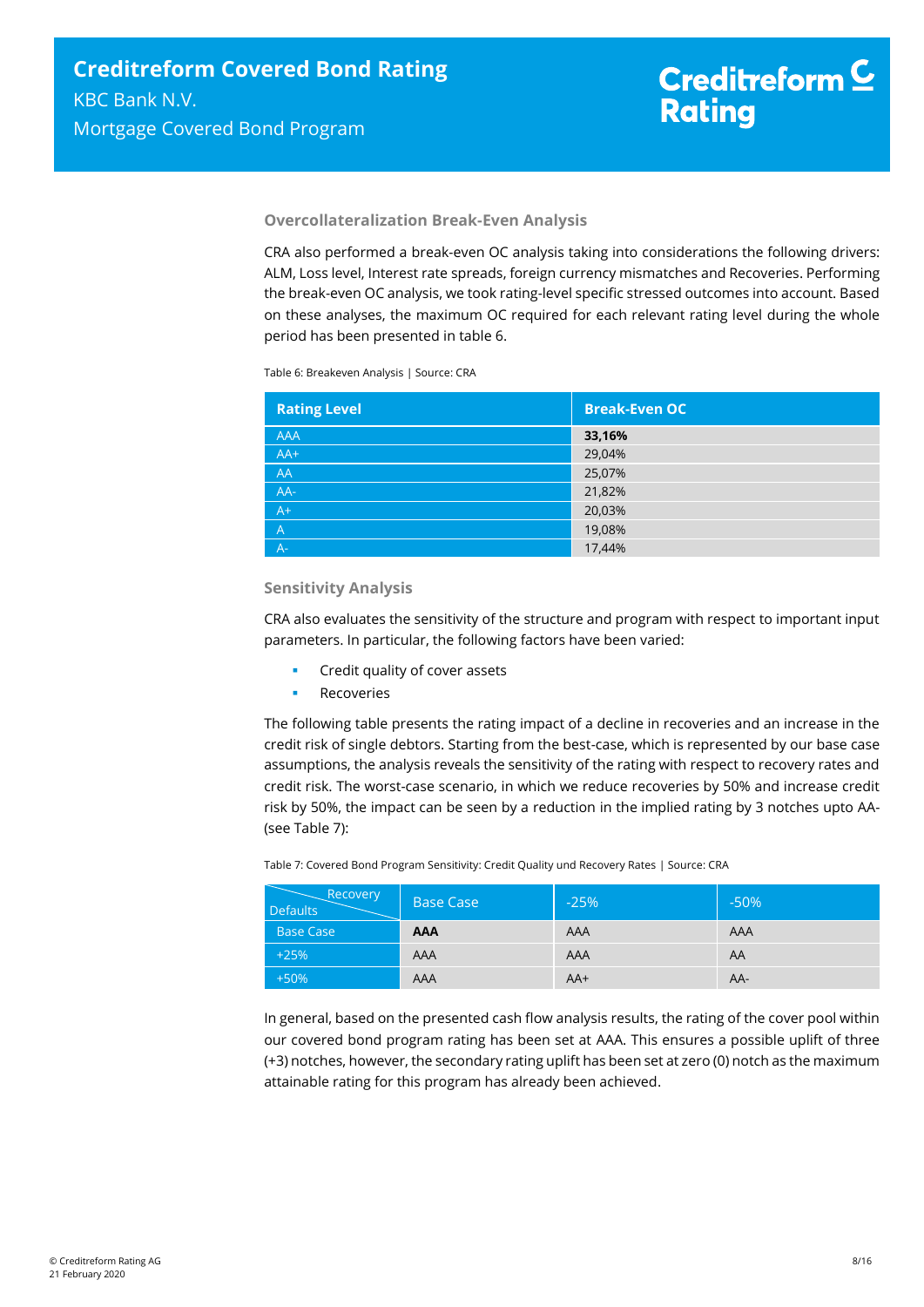# <span id="page-8-0"></span>**Counterparty Risk**

**Derivatives**

No derivatives in use at present.

#### **Commingling**

In the event of issuer's bankruptcy, in order to avoid commingling of funds, the Belgian covered bond law stipulates that the cover assets should be isolated from the general bankruptcy estate (insolvency-free assets) and a special cover pool administrator will be appointed to manage the cover pool. Under that mandate the cover pool administrator will have first priority on the upcoming cash flows from the cover pool assets, which in turn should be used to cover interest and principal payments of the covered bond holders in event of the Issuer's insolvency.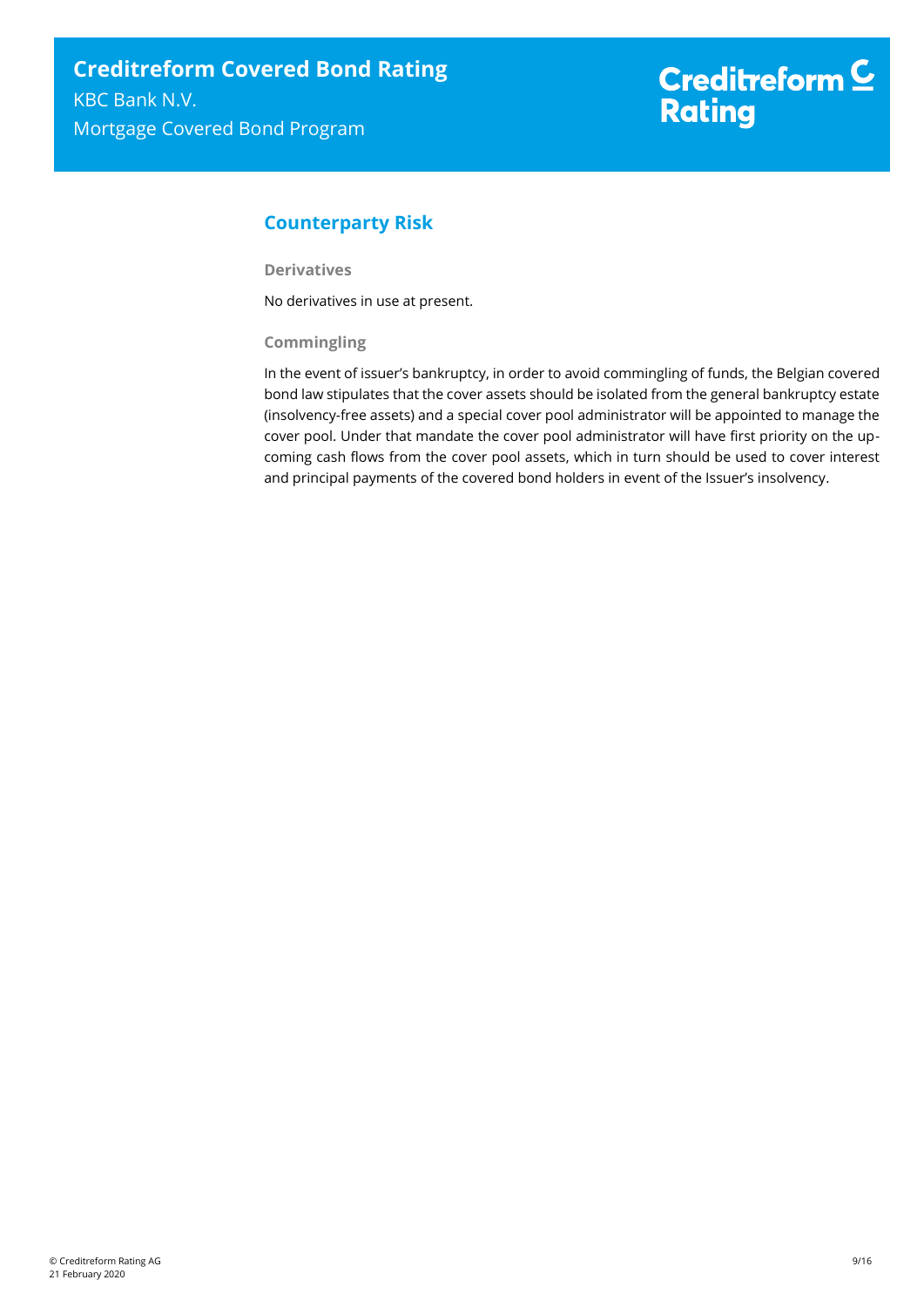# <span id="page-9-0"></span>**Appendix**

#### **Rating History**

| Event          | <b>Rating Date</b> | <b>Publication Date</b> | <b>Result</b>       |
|----------------|--------------------|-------------------------|---------------------|
| Initial Rating | 20.02.2019         | 28.02.2019              | <b>AAA / Stable</b> |
| Rating Update  | 21.02.2020         | 26.02.2020              | AAA / Stable        |

**Details Cover Pool** 

Table 8: Characteristics of Cover Pool | Source: KBC Bank

| <b>Characteristics</b>                       | <b>Value</b>  |
|----------------------------------------------|---------------|
| Cover Pool Volume                            | EUR 10.947 m. |
| <b>Covered Bonds Outstanding</b>             | EUR 6.770 m.  |
| <b>Substitute Assets</b>                     | EUR 81 m.     |
| <b>Share Derivatives</b>                     | 0,00%         |
| Share Other                                  | 100,00%       |
| Substitute Assets breakdown by asset type    |               |
| Cash                                         | 66,96%        |
| Guaranteed by Supranational/Sovereign agency | 33,04%        |
| Central bank                                 | 0,00%         |
| Credit institutions                          | 0,00%         |
| Other                                        | 0,00%         |
| Substitute Assets breakdown by country       |               |
| Issuer country                               | 66,96%        |
| Eurozone                                     | 33,04%        |
| Rest European Union                          | 0,00%         |
| European Economic Area                       | 0,00%         |
| Switzerland                                  | 0,00%         |
| Australia                                    | 0,00%         |
| <b>Brazil</b>                                | 0,00%         |
| Canada                                       | 0,00%         |
| Japan                                        | 0,00%         |
| Korea                                        | 0,00%         |
| New Zealand                                  | 0,00%         |
| Singapore                                    | 0,00%         |
| <b>US</b>                                    | 0,00%         |
| Other                                        | 0,00%         |
| Cover Pool Composition                       |               |
| Mortgages                                    | 98,89%        |
| <b>Total Substitute Assets</b>               | 0,74%         |
| Other / Derivatives                          | 0,00%         |
| Number of Debtors                            | <b>NA</b>     |
| Distribution by property use                 |               |
| Residential                                  | 100,00%       |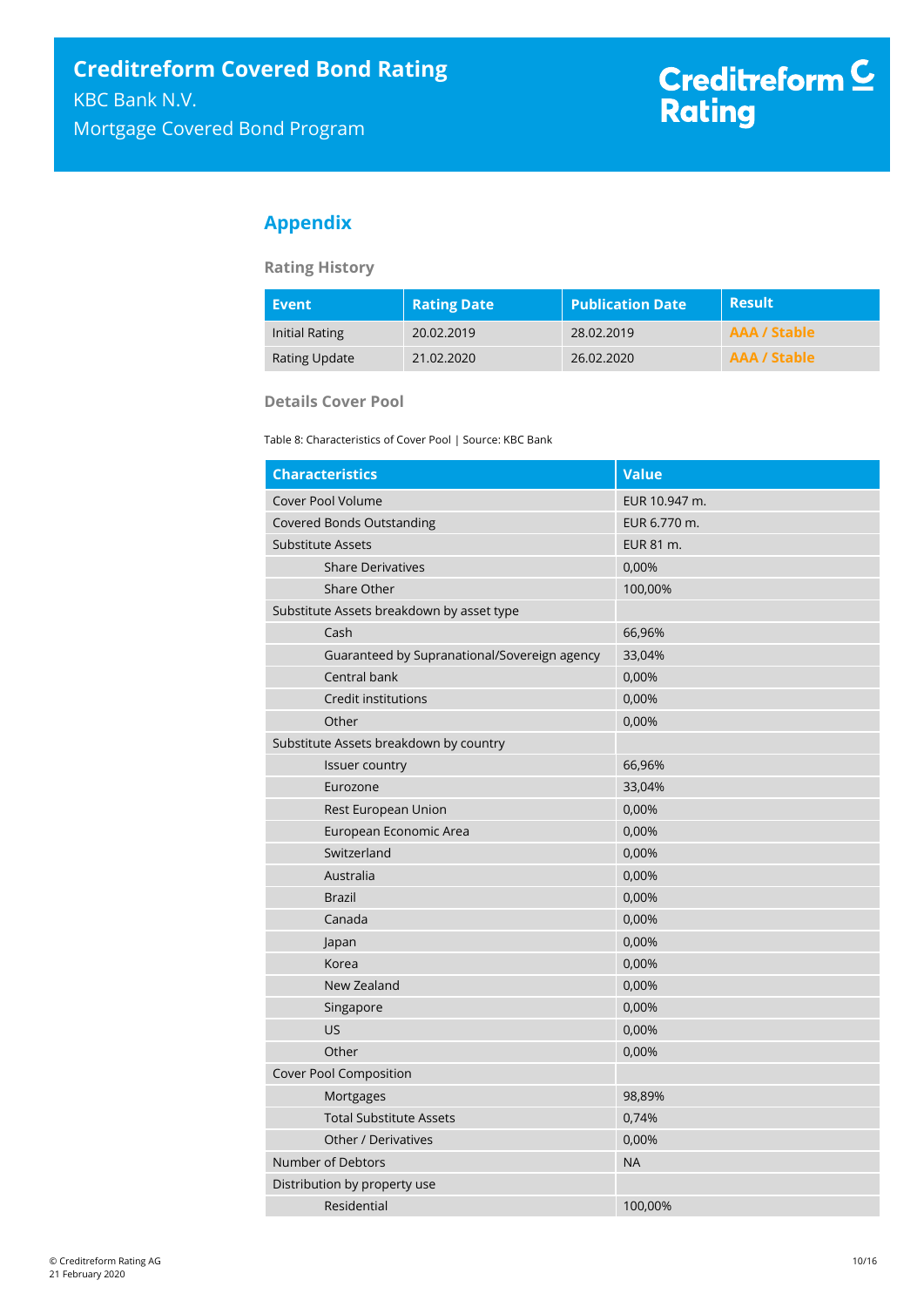# Creditreform <mark>C</mark><br>Rating

| Commercial                        | 0,00%         |  |
|-----------------------------------|---------------|--|
| Other                             | 0,00%         |  |
| Distribution by Residential type  |               |  |
| Occupied (main home)              | 78,24%        |  |
| Second home                       | 0,00%         |  |
| Non-owner occupied                | 5,68%         |  |
| Agricultural                      | 0,00%         |  |
| Multi family                      | 0,00%         |  |
| Other                             | 16,08%        |  |
| Distribution by Commercial type   |               |  |
| Retail                            | <b>NA</b>     |  |
| Office                            | <b>NA</b>     |  |
| Hotel                             | <b>NA</b>     |  |
| Shopping center                   | <b>NA</b>     |  |
| Industry                          | <b>NA</b>     |  |
| Land                              | <b>NA</b>     |  |
| Other                             | <b>NA</b>     |  |
| Average asset value (Residential) | EUR 107.89 k. |  |
| Average asset value (Commercial)  | <b>NA</b>     |  |
| Share Non-Performing Loans        | <b>NA</b>     |  |
| Share of 10 biggest debtors       | 0,00%         |  |
| WA Maturity (months)              | 177,0         |  |
| WAL (months)                      | 94,08         |  |
| Distribution by Country (%)       |               |  |
| Belgium                           | 100,00        |  |
| Distribution by Region (%)        |               |  |
| Unknown                           | 0,07          |  |
| <b>Brussels-Capital Region</b>    | 5,45          |  |
| <b>Walloon Brabant</b>            | 0,93          |  |
| Flemish Brabant                   | 17,64         |  |
| Antwerp                           | 28,43         |  |
| Limburg                           | 12,32         |  |
| Liège                             | 1,62          |  |
| Namur                             | 0,14          |  |
| Hainaut                           | 0,67          |  |
| Luxembourg                        | 0,14          |  |
| <b>West Flanders</b>              | 14,67         |  |
| <b>East Flanders</b>              | 17,93         |  |

Table 9: Participant counterparties | Source: KBC Bank

| <b>Role</b>         | <b>Name</b>                              | <b>Legal Entity Identifier</b>           |
|---------------------|------------------------------------------|------------------------------------------|
| <b>Issuer</b>       | KBC Bank N.V.                            | 6B2PBRV1FCIDMR45RZ53                     |
| Servicer            | KBC Bank N.V.                            | Non available information at rating time |
| <b>Account Bank</b> | KBC Bank N.V.                            | Non available information at rating time |
| Sponsor             | Non available information at rating time | Non available information at rating time |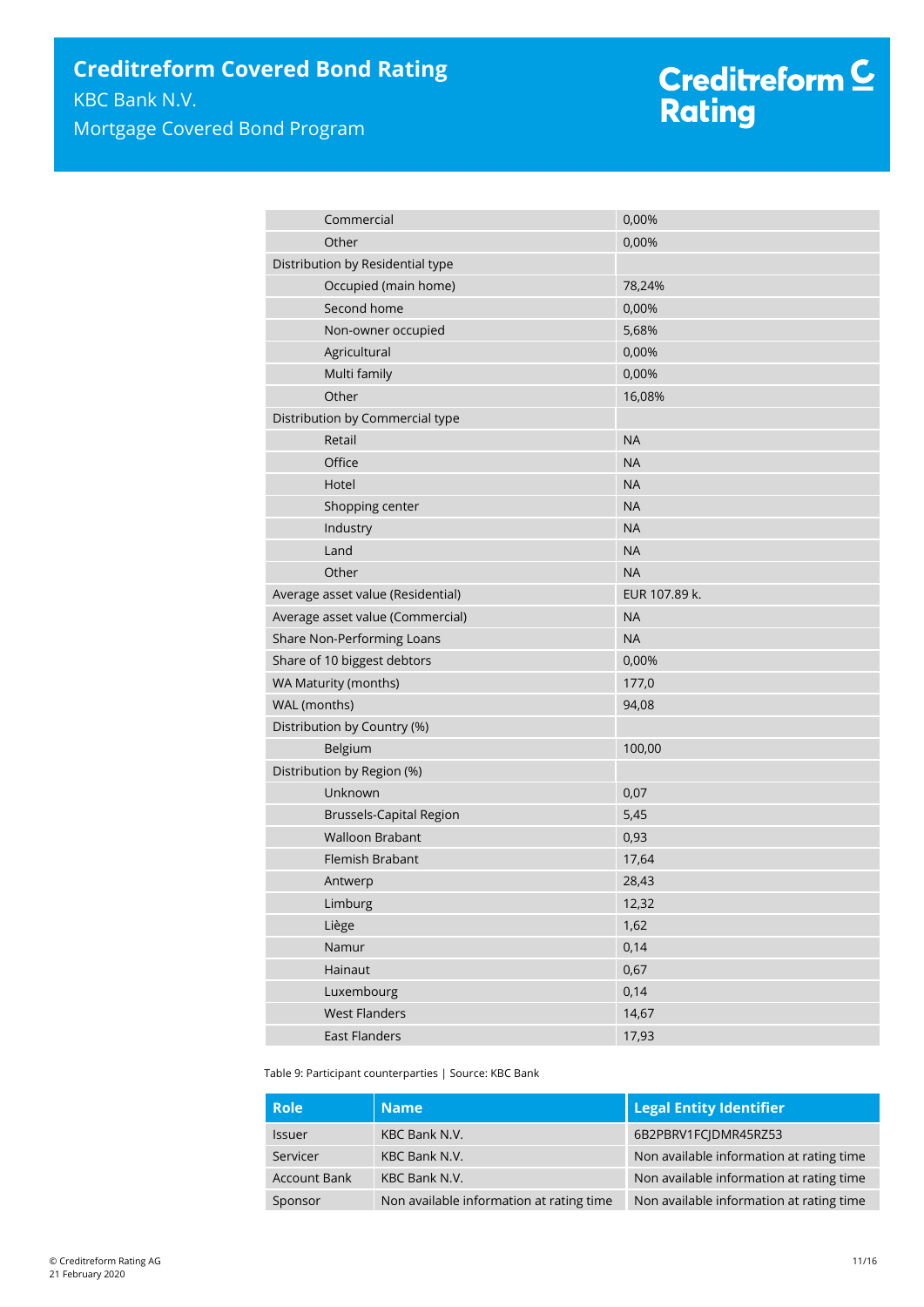



Figure 7: Program currency mismatches | Source: KBC Bank



#### Figure 8: Unindexed LTV breakdown - residential pool | Source: KBC Bank

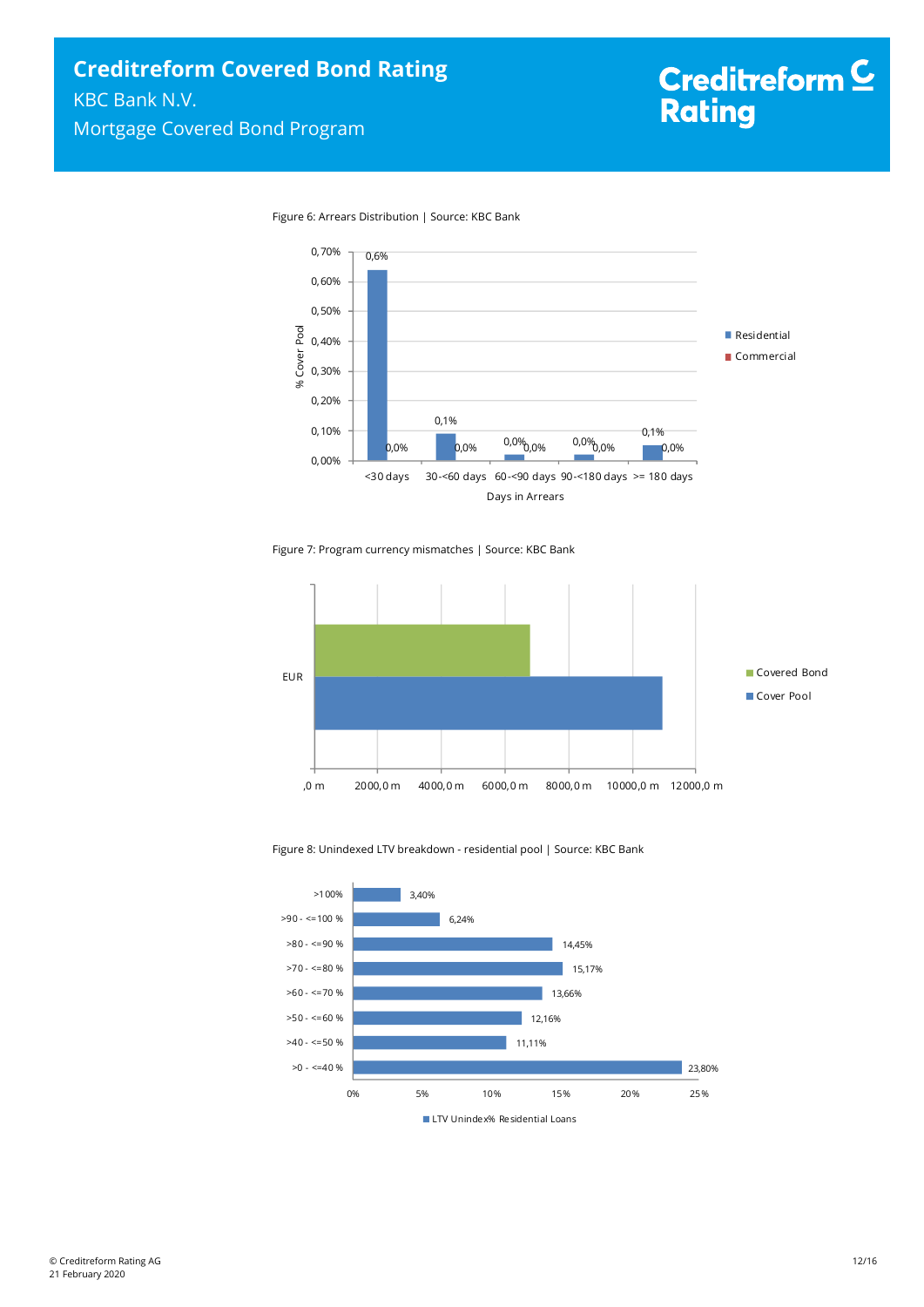#### **Key Source of Information**

#### **Documents (Date: 31.12.2019)**

#### Issuer

- Audited consolidated annual reports of KBC N.V. (Group) 2015-2018
- Final Rating Update as of 29.11.2019
- Rating file 2019
- Miscellaneous Investor Relations Information and Press releases
- Peergroup-Data and other data from the CRA/ eValueRate database

Covered Bond and Cover Pool

- HTT Reporting from KBC Bank as of 31.12.2019
- Market data Mortgage Cover Bond Program

#### **Regulatory and Legal Disclosures**

Creditreform Rating AG was neither commissioned by the rating object nor by any other third parties for the rating. The analysis took place on a voluntary basis by Creditreform Rating AG and is to be described in the regulatory sense as an unsolicited rating. The rating was conducted on the basis of Creditreform Rating´s "Covered Bond Ratings" methodology and "Technical Documentation Portfolio Loss Distributions" in conjunction with Creditreform`s basic document "Rating Criteria and Definitions".

The rating is based on publicly available information and internal evaluation methods for the rated bank and program. The issuer's quantitative analysis is based mainly on the latest annual accounts, interim reports, other information of the bank pertaining to investor relations, and key figures calculated by eValueRate/CRA subject to a peer group analysis of 38 competing institutes. The cover pool's quantitative analysis for the rated Covered Bond Program was based on the "Harmonised Transparency Template" (HTT) published by the KBC Bank.

A complete description of Creditreform Rating´s rating methodologies and Creditreform`s basic document "Rating Criteria and Definitions" is published on the following internet page:

#### [www.creditreform-rating.de/](http://www.creditreform-rating.de/)en/regulatory-requirements/

This rating was carried out by analysts AFM Kamruzzaman and Qinghang Lin both based in Neuss/Germany. On 21.02.2020, the rating was presented to the rating committee by the analysts and adopted in a resolution.

The rating result was communicated to KBC Bank, and the preliminary rating report was made available. The Issuer and all relevant parties examined the rating report prior to publication and were given at least one full working day to appeal the rating committee decision and provide additional information. The rating decision was not amended following this examination.

The rating is subject to one-year monitoring from the creation date (see cover sheet). Within this period, the rating can be updated. After one year at the latest, a follow-up is required to maintain the validity of the rating.

In 2011 Creditreform Rating AG was registered within the European Union according to EU Regulation 1060/2009 (CRA-Regulation). Based on the registration Creditreform Rating AG (CRA) is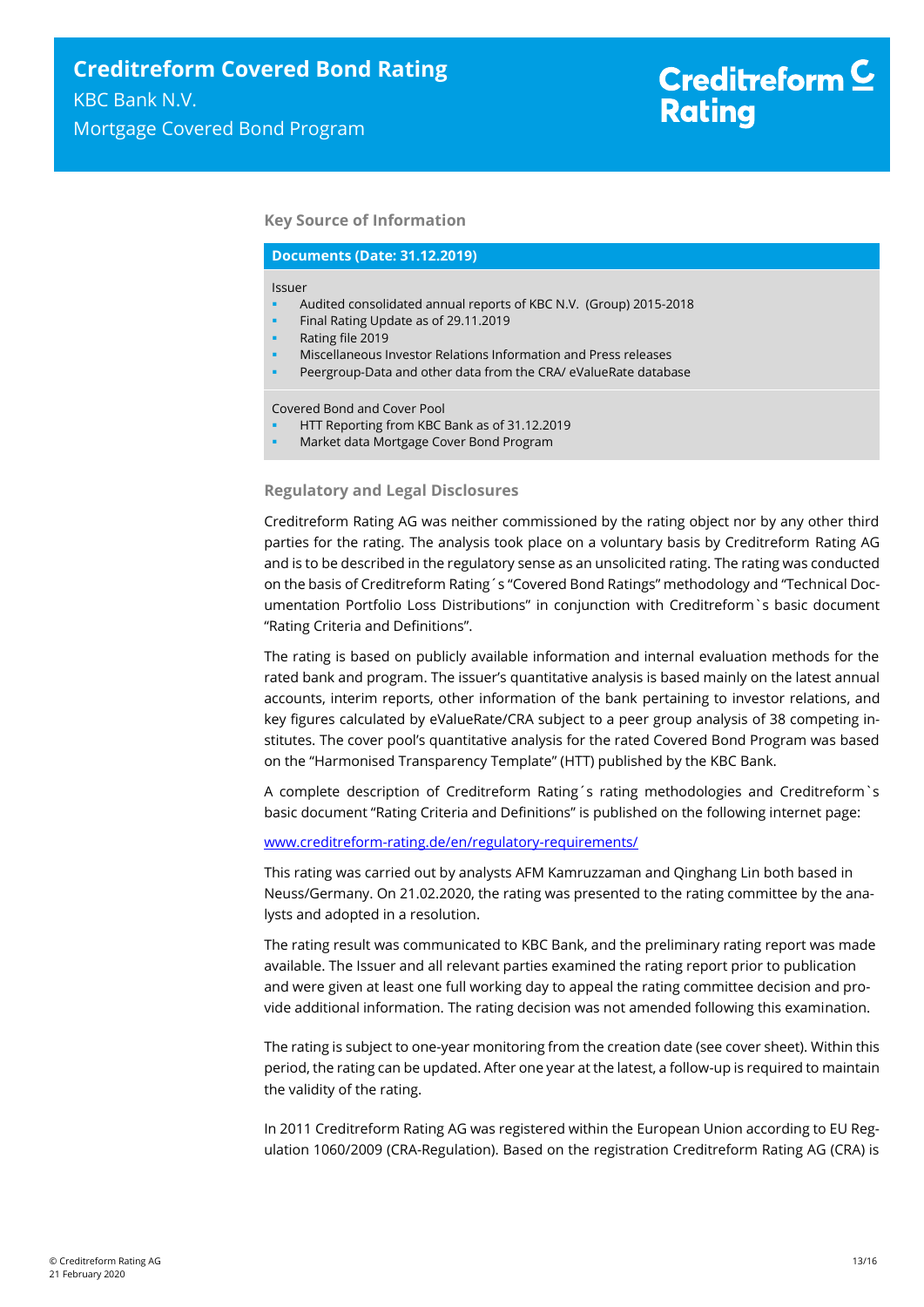permitted to issue credit ratings within the EU and is bound to comply with the provisions of the CRA-Regulation.

#### **Conflict of Interests**

No conflicts of interest were identified during the rating process that might influence the analyses and judgements of the rating analysts involved or any other natural person whose services are placed at the disposal or under the control of Creditreform Rating AG and who are directly involved in credit rating activities or approving credit ratings and rating outlooks.

In the event of provision of ancillary services to the rated entity, CRA will disclose all ancillary services in the credit rating report.

#### **Rules on the Presentation of Credit Ratings and Rating Outlooks**

The approval of credit ratings and rating outlooks follows our internal policies and procedures. In line with our policy "Rating Committee," all credit ratings and rating outlooks are approved by a rating committee based on the principle of unanimity.

To prepare this credit rating, CRA has used following substantially material sources:

- 1. Transaction structure and participants
- 2. Transaction documents
- 3. Issuing documents

There are no other attributes and limitations of the credit rating or rating outlook other than displayed on the CRA website. Furthermore, CRA considers satisfactory the quality and extent of information available on the rated entity. In regard to the rated entity, Creditreform Rating AG regarded available historical data as sufficient.

Between the disclosure of the credit rating to the rated entity and the public disclosure no amendments were made to the credit rating.

The "Basic data" information card indicates the principal methodology or version of methodology that was used in determining the rating, with a reference to its comprehensive description.

In cases where the credit rating is based on more than one methodology, or where reference only to the principal methodology might cause investors to overlook other important aspects of the credit rating, including any significant adjustments and deviations, Creditreform Rating AG explains this fact in the credit rating and indicates how the different methodologies and other aspects are taken into account in the credit rating. This information is integrated in the credit rating report.

The meaning of each rating category, the definition of default or recovery, and any appropriate risk warning, including a sensitivity analysis of the relevant key rating assumptions, such as mathematical or correlation assumptions, accompanied by worst-case scenario credit ratings as well as best-case scenario credit ratings, are explained.

The date at which the credit rating was released for distribution for the first time and when it was last updated including any rating outlooks, is indicated clearly and prominently in the "Basic data" card as a "Rating action"; first release is indicated as "initial rating", other updates are indicated as an "update", "upgrade or downgrade", "not rated", "confirmed", "selective default" or "default".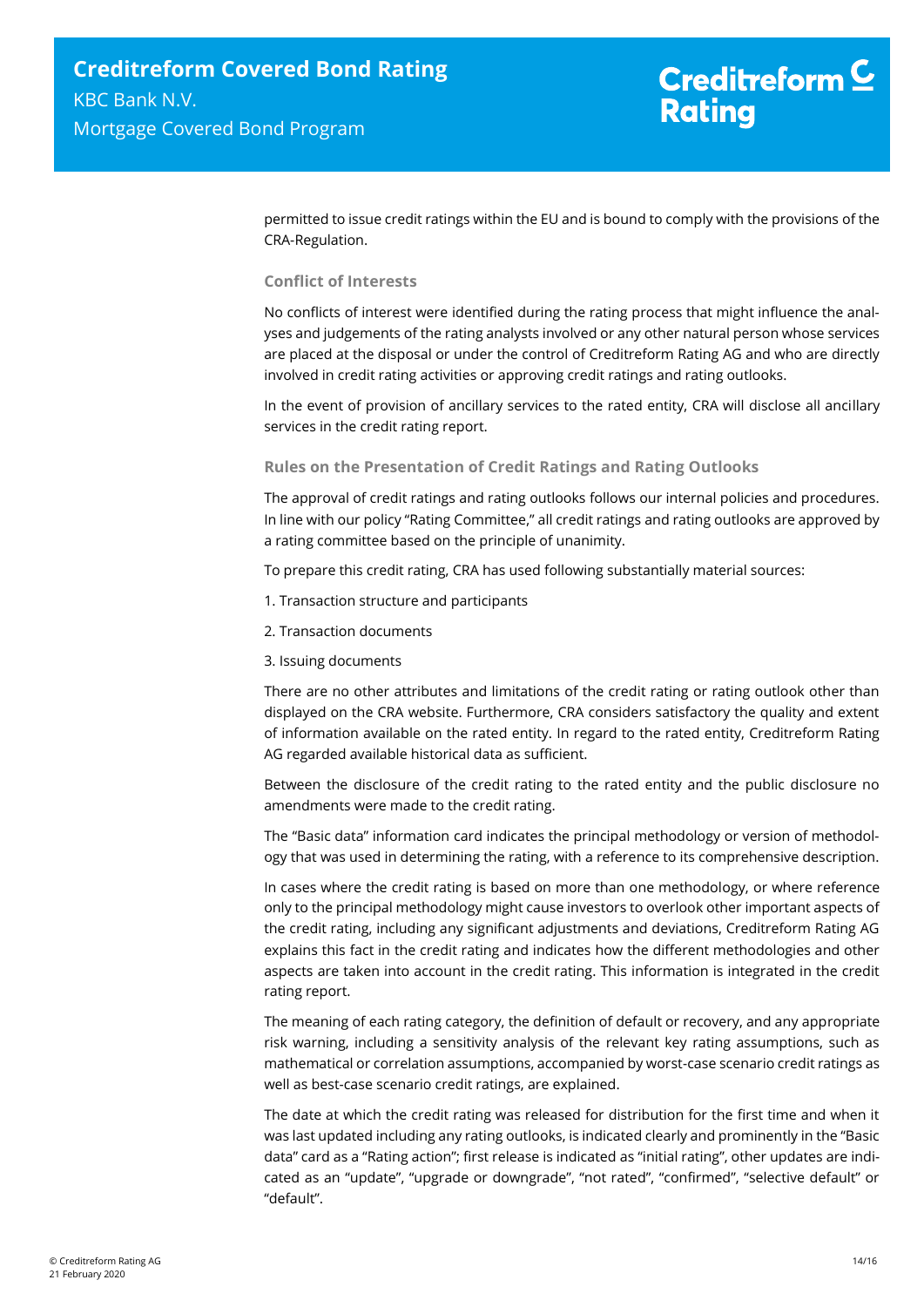In the case of a rating outlook, the time horizon is provided during which a change in the credit rating is expected. This information is available within "Basic data" information card.

In accordance to Article 11 (2) EU-Regulation (EC) No 1060/2009 registered or certified credit rating agency shall make available in a central repository established by ESMA information on its historical performance data, including the ratings transition frequency, and information about credit ratings issued in the past and on their changes. Requested data are available at the ESMA website: https://cerep.esma.europa.eu/cerep-web/statistics/defaults.xhtml.

An explanatory statement of the meaning of Creditreform`s default rates are available in the credit rating methodologies disclosed on the website.

#### **Disclaimer**

Any rating performed by Creditreform Rating AG is subject to the Creditreform Rating AG Code of Conduct which has been published on the web pages of Creditreform Rating AG. In this Code of Conduct, Creditreform Rating AG commits itself – systematically and with due diligence – to establish its independent and objective opinion as to the sustainability, risks and opportunities concerning the enterprise or the issue under review.

Future events are uncertain, and forecasts are necessarily based on assessments and assumptions. This rating is therefore no statement of fact, but an opinion. For this reason, Creditreform Rating AG cannot be held liable for the consequences of decisions made on the basis of any of their ratings. Neither should these ratings be construed as recommendations for investors, buyers or sellers. They should only be used by market participants (entrepreneurs, bankers, investors etc.) as one factor among others when arriving at corporate or investment decisions. Ratings are not meant to be used as substitutes for one's own research, inquiries and assessments.

We have assumed that the documents and information made available to us by the client are complete and accurate and that the copies provided to us represent the full and unchanged contents of the original documents. Creditreform Rating AG assumes no responsibility for the true and fair representation of the original information.

This report is protected by copyright. Any commercial use is prohibited without prior written permission from Creditreform Rating AG. Only the full report may be published in order to prevent distortion of the report's overall assessment. Excerpts may only be used with the express consent of Creditreform Rating AG. Publication of the report without the consent of Creditreform Rating AG is prohibited. Only ratings published on the Creditreform Rating AG web pages remain valid.

Creditreform Rating AG